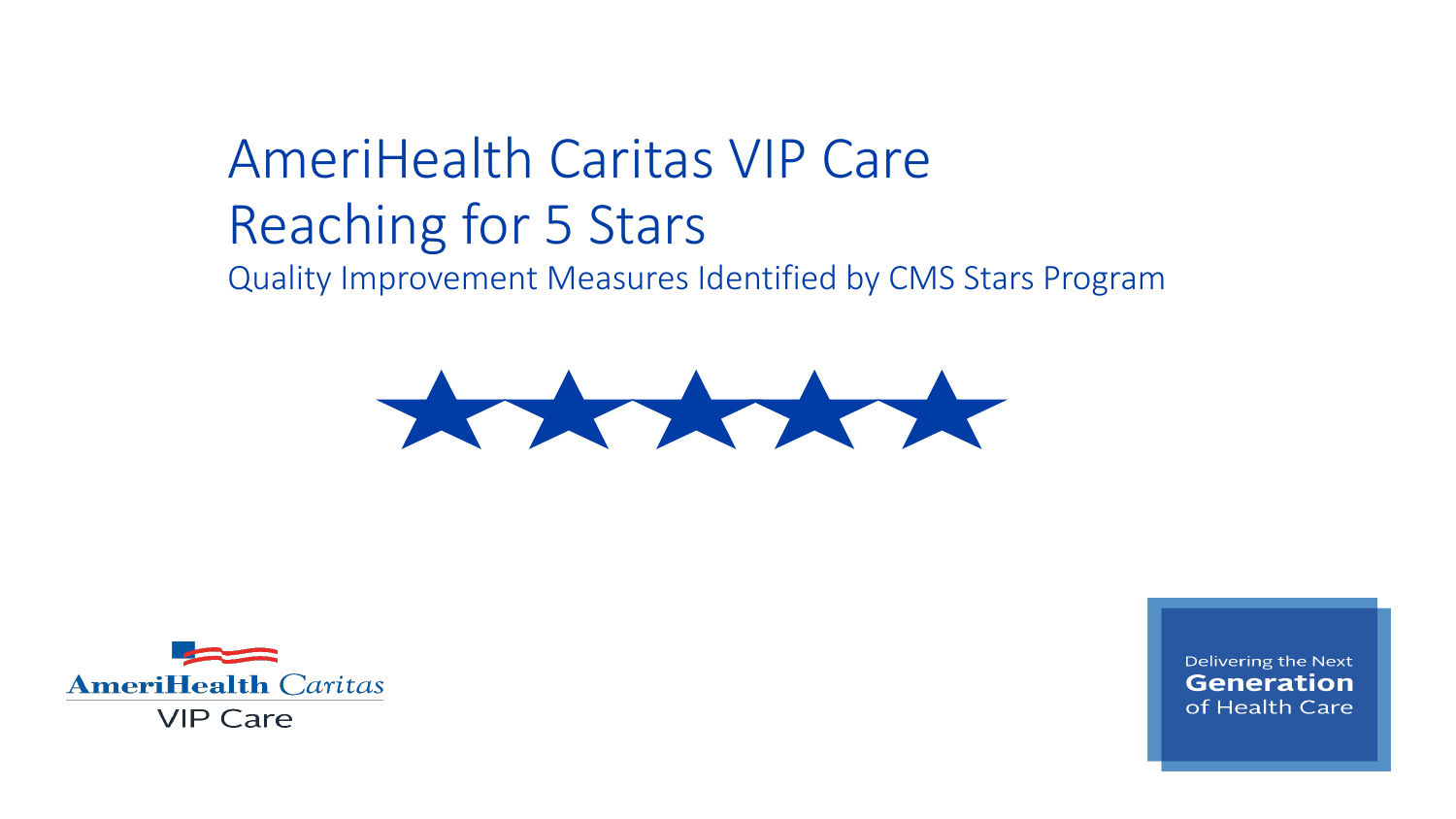

- In 2007 The Centers for Medicare and Medicaid Services (CMS) developed a quality and financial incentive program that rewards Medicare Advantage plans.
- The financial incentives must be used to improve members benefits and or reduce costs for members enrolled in the health plan.
- Star measures assess quality healthcare and plan responsiveness.
- Helps beneficiaries to easily compare plan performance and quality for Medicare Advantage plans.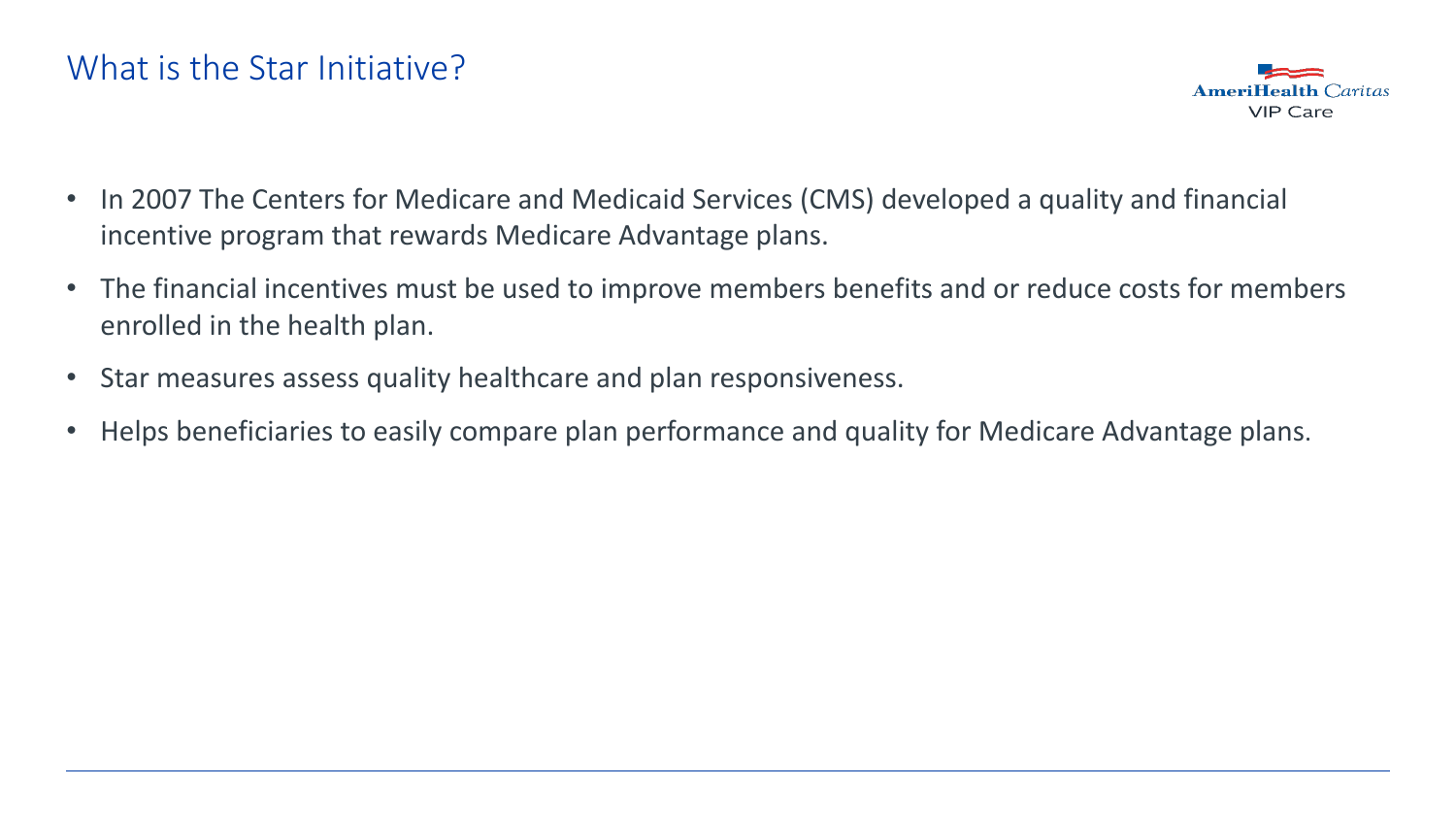# How is the Star measure determined?



- There are 48 Star measures combined in Medicare Parts C and D . and the set of the set of the set of the set of the set of the set of the set of the set of the set of the set of the set of the set of the set of the set of the set of the set of the set of the set of the set of the set o **Measures**
- Each measure is rated on a scale of 1 to 5, with a 5 being the highest score.
- Some measures are weighted more heavily than others.
- A combined score gives the **Overall Star Measure** for the plan. More stars indicate better quality and performance for the types of services each plan offers:

**5-star rating:** Excellent **4-star rating:** Above Average **3-star rating:** Average **2-star rating:** Below Average **1-star rating:** Poor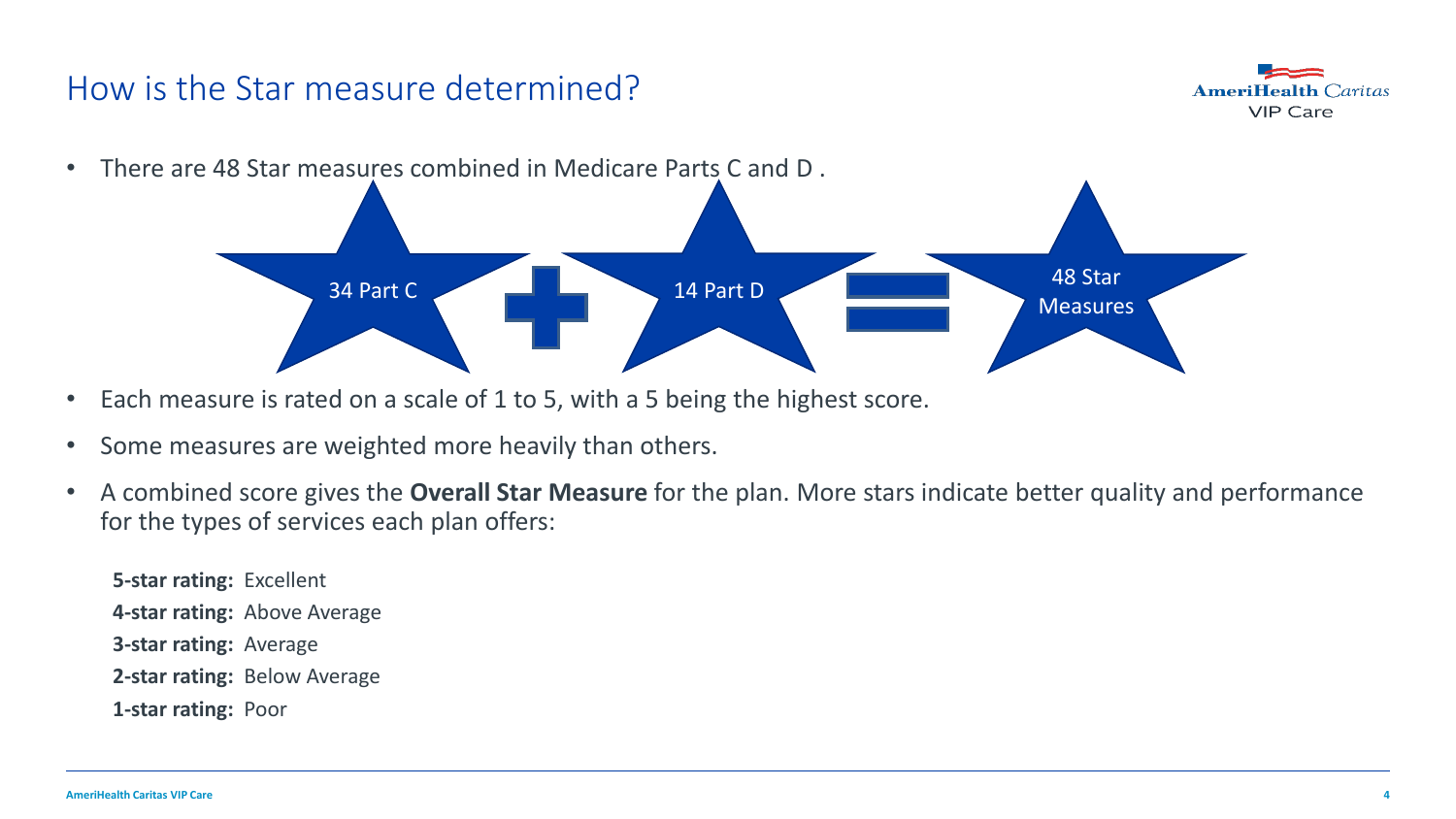#### AmeriHealth Caritas VIP Care is a 4 Star Plan



#### **AmeriHealth Caritas VIP Care is a 4 Star plan, but is striving to achieve a Five-Star Rating**

Becoming a Five-Star plan is an incredibly prestigious achievement that only select health plans are awarded annually. Health plans that earn at least four stars qualify for federal bonus payments, which by law, must be returned to the beneficiary in the form of additional or enhanced benefits, such as reduced premiums or cost-sharing (e.g., copayments) or expanded coverage.

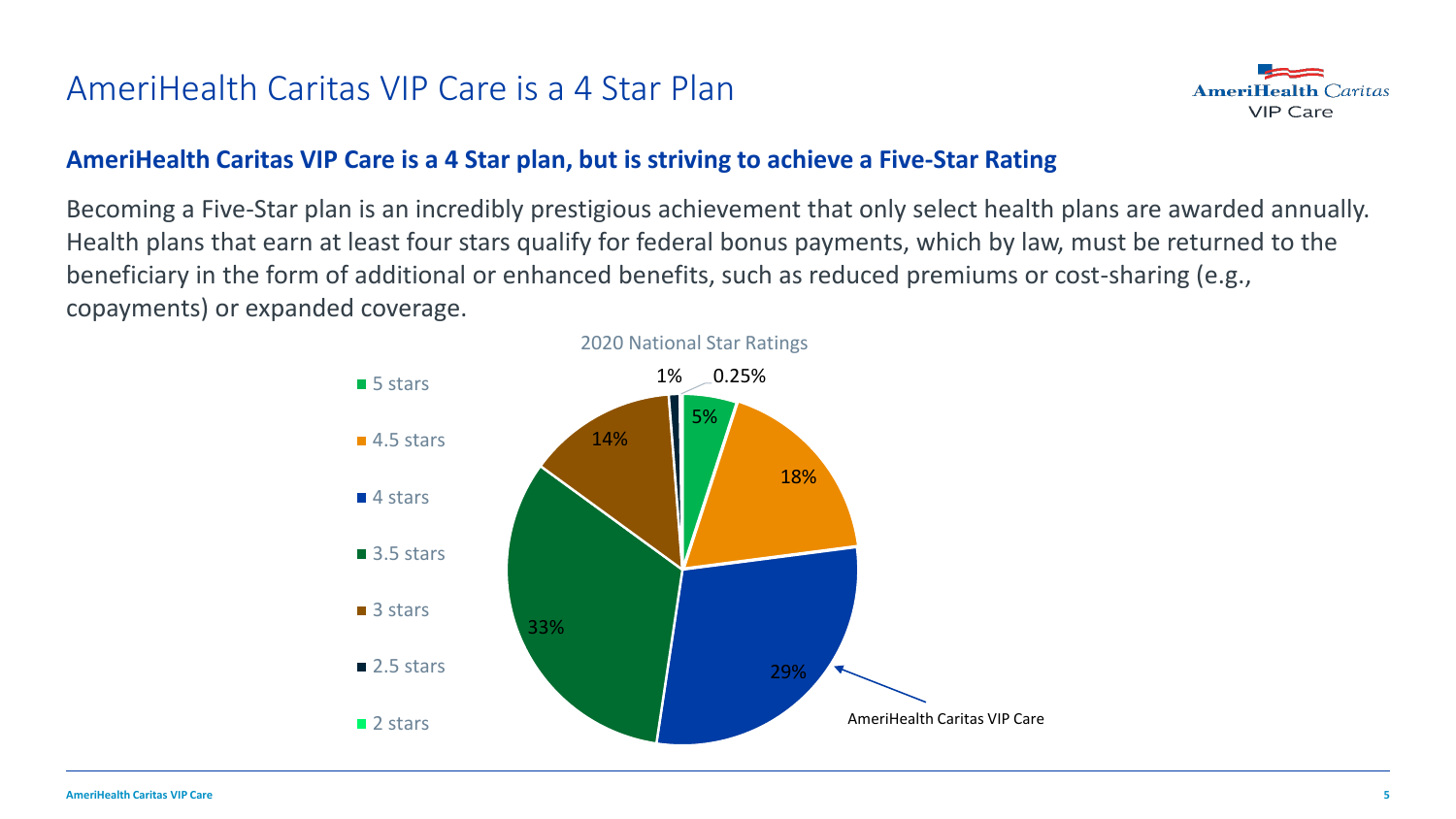#### Increased Benefits



A higher Star ratings can benefit providers and members.

#### Benefits for providers may include:

- Greater focus on preventive care and early detection of disease.
- Better performance in provider incentive programs and shared savings programs.
- Potential for increased patient base (Five-Star Rating plans are granted a special enrollment period, allowing Medicare beneficiaries to enroll throughout the year).
- Improved relations with your patients and AmeriHealth Caritas VIP Care.

#### Benefits for members may include:

- Greater focus on preventive services for early detection of disease
- Greater focus on access to and quality of care
- Increased level of customer service
- Improved care coordination and health outcomes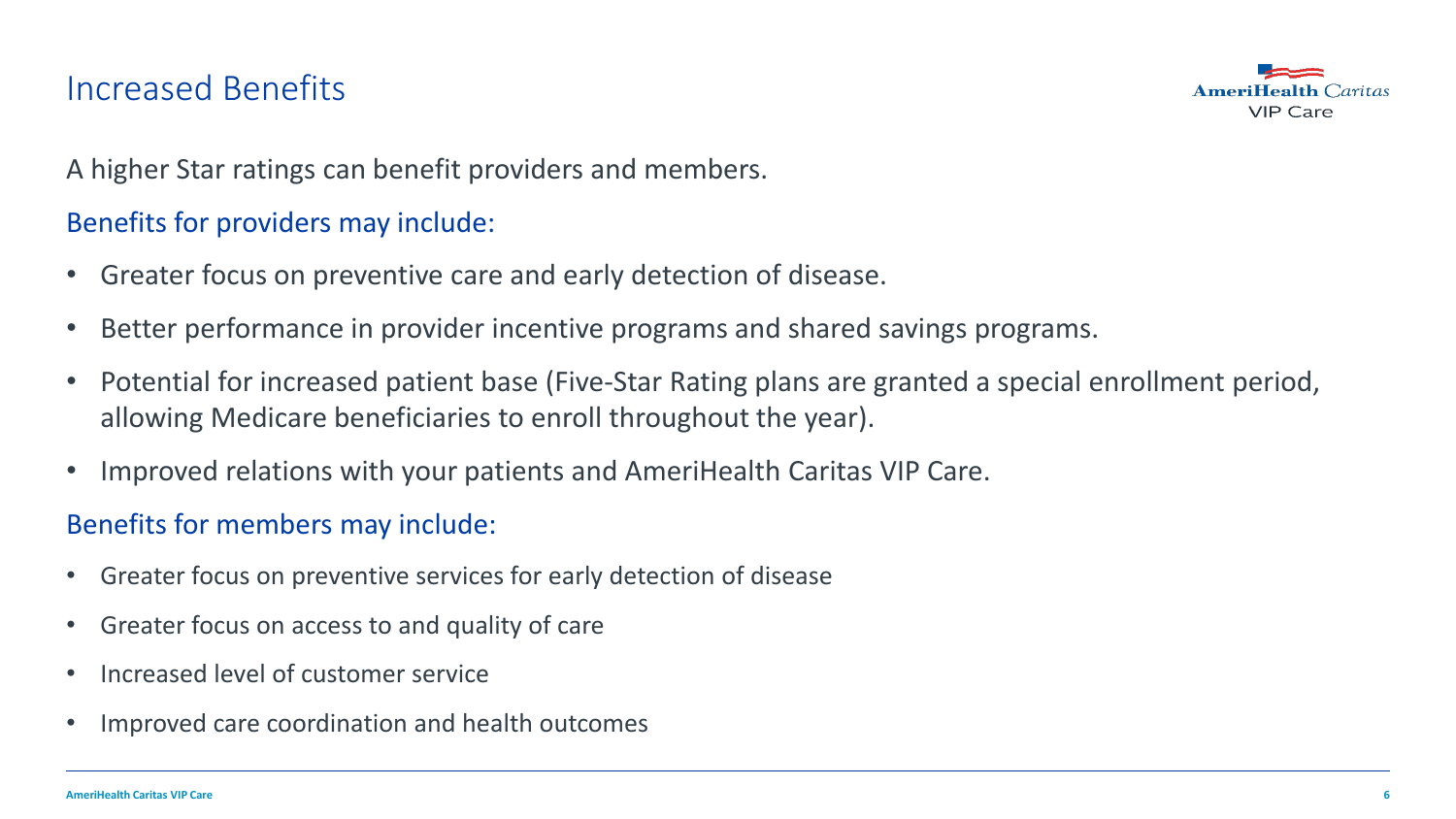# What is measured (Part C)?



For plans covering **health services**, the overall rating is based on the quality of many medical/health care services that fall into 5 categories:

- **Staying healthy: screening tests and vaccines.** Includes whether members got various screening tests, vaccines, and other check-ups to help them stay healthy.
- **Managing chronic (long-term) conditions**: Includes how often members with certain conditions got recommended tests and treatments to help manage their condition.
- **Member experience with the health plan**: Includes member ratings of the plan.
- **Member complaints and changes in the health plan's performance:** Includes how often Medicare found problems with the plan and how often members had problems with the plan. Includes how much the plan's performance has improved (if at all) over time.
- **Health plan customer service**: Includes how well the plan handles member appeals.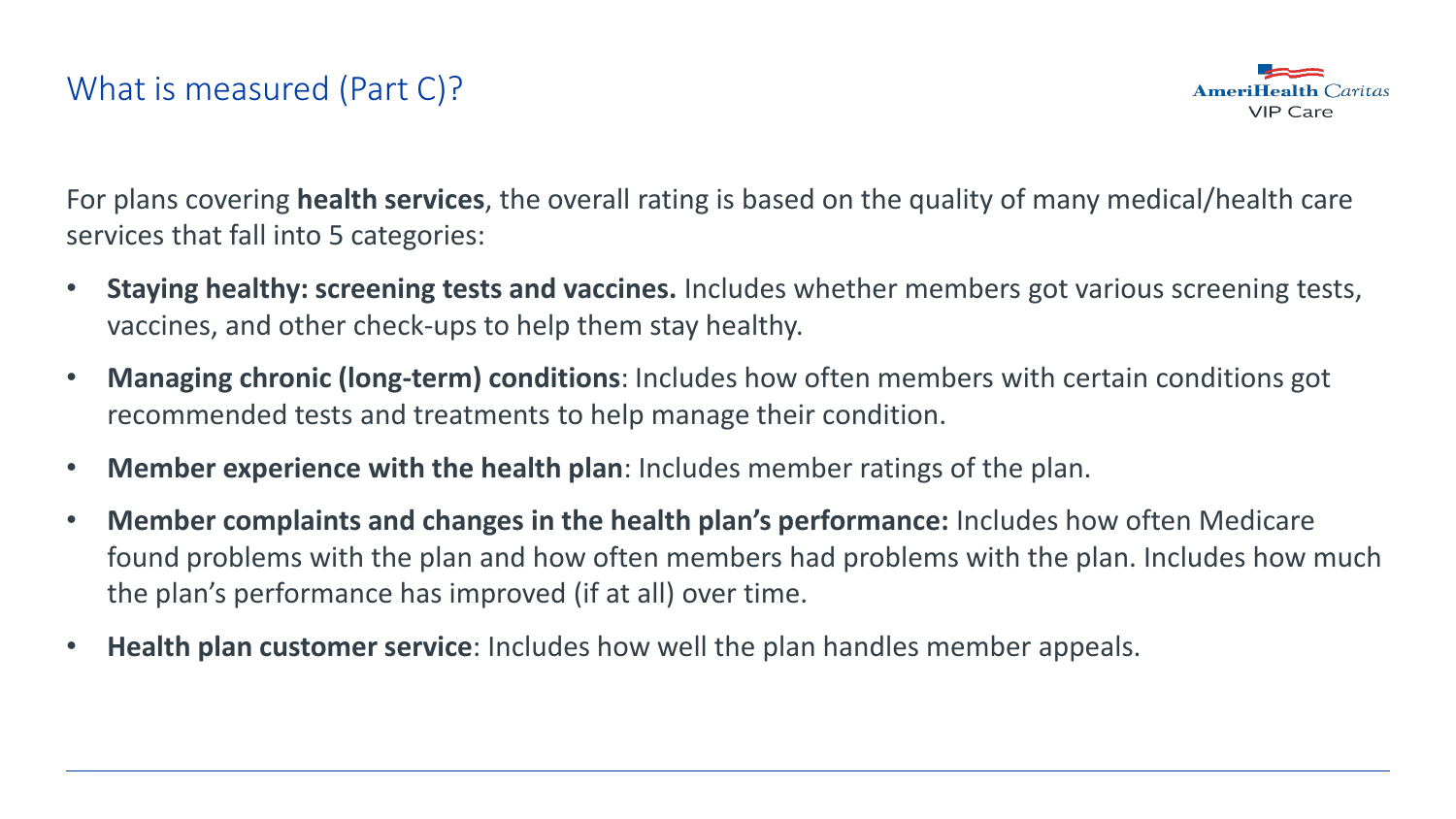#### What is measured (Part D)?



For plans covering **drug services**, the overall rating is based on the quality of prescription-related services that fall into 4 categories:

- **Drug plan customer service:** Includes how well the plan handles member appeals.
- **Member complaints and changes in the drug plan's performance**: Includes how often Medicare found problems with the plan and how often members had problems with the plan. Includes how much the plan's performance has improved (if at all) over time.
- **Member experience with plan's drug services:** Includes member ratings of the plan.
- **Drug safety and accuracy of drug pricing**: Includes how accurate the plan's pricing information is and how often members with certain medical conditions are prescribed drugs in a way that is safer and clinically recommended for their condition.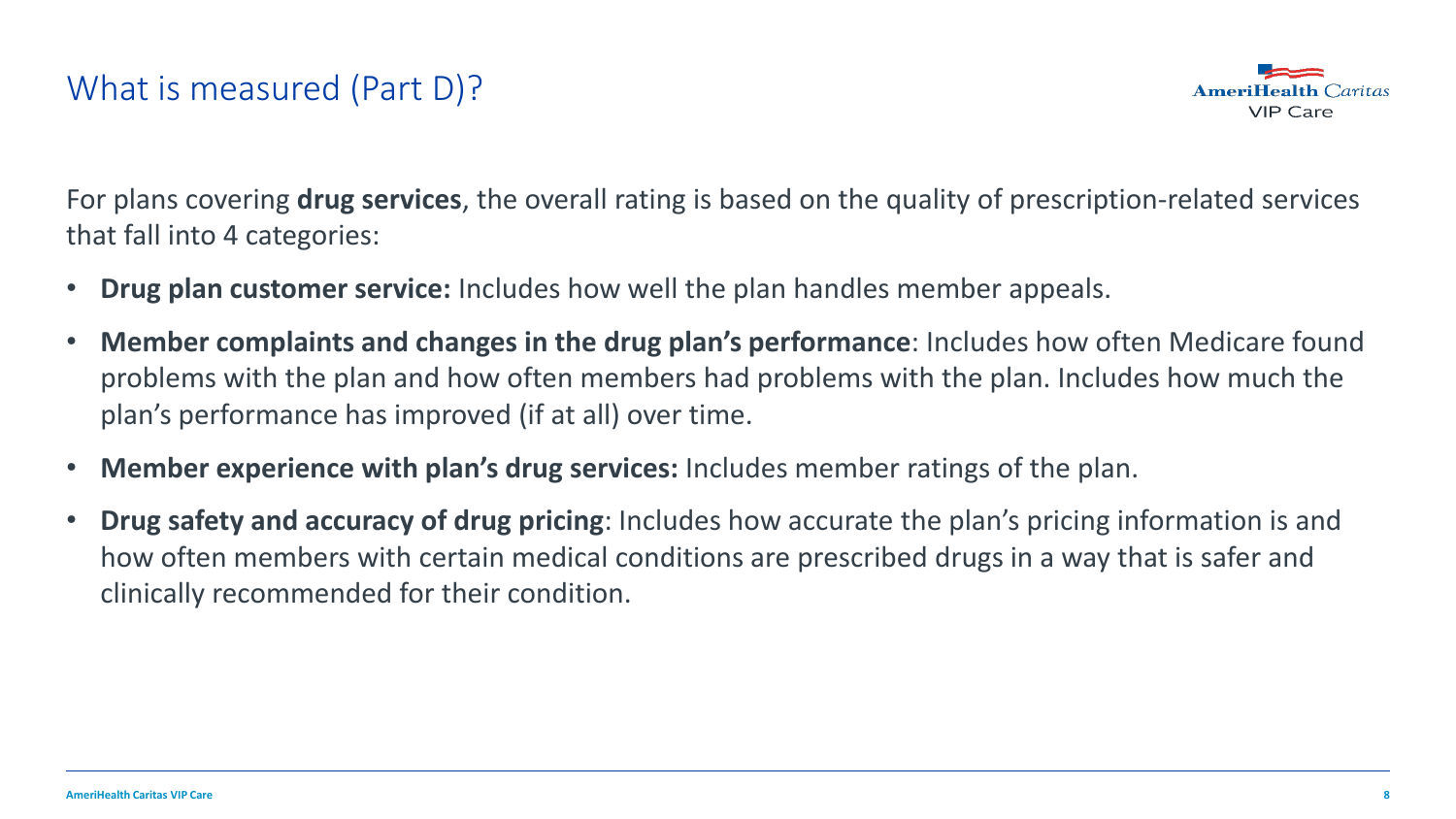#### Where do the scores come from?



Many data sources are used to calculate the ratings for each measure:

- **HEDIS =** Health Care Effectiveness Data Information Set
- **HOS** = Health Outcomes Survey (member)
- **CAHPS** = Consumer Assessment of HealthCare Providers and Systems (member)
- **CMS Data Sources** = Eligibility, "Secret Shoppers" surveys / Notices
- **IRE** = Independent Review Entity
- **CTM** = Complaint Tracking Module
- **PDE** = Prescription Drug Event data
- **Plan Reporting**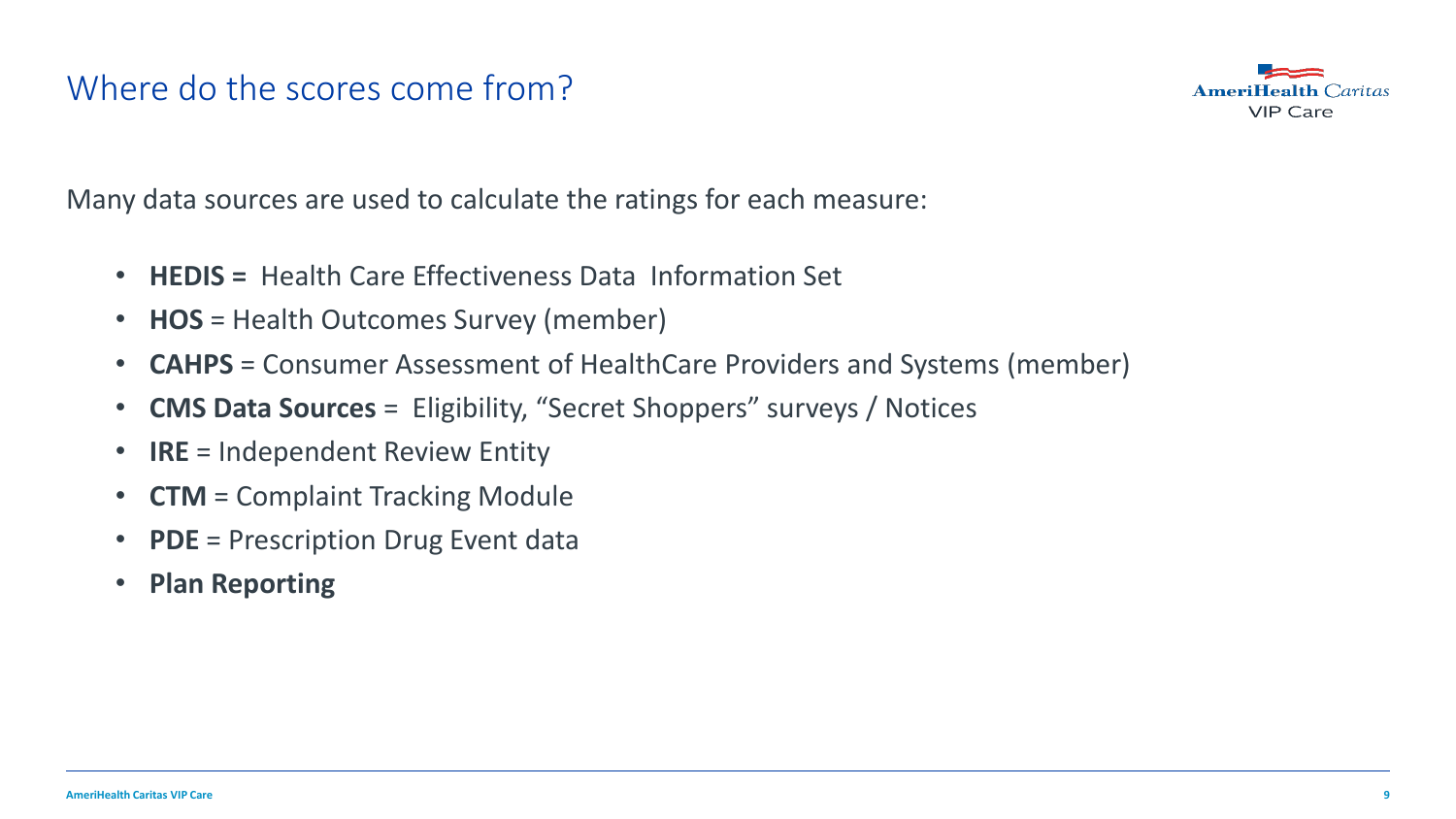#### What HEDIS Measures are in the Star Rating?



| <b>Measure</b>                                       | Data Source        | Weight |
|------------------------------------------------------|--------------------|--------|
| Diabetes Care - Blood Sugar Controlled               | <b>HEDIS</b>       | 3      |
| Controlling Blood Pressure                           | <b>HEDIS</b>       | 3      |
| Plan All-Cause Readmissions                          | <b>HEDIS</b>       | 3      |
| <b>Breast Cancer Screening</b>                       | <b>HEDIS</b>       |        |
| Colorectal Cancer Screening                          | <b>HEDIS</b>       |        |
| Monitoring Physical Activity                         | <b>HEDIS / HOS</b> |        |
| Adult BMI Assessment                                 | <b>HEDIS</b>       |        |
| Care for Older Adults - Medication Review            | <b>HEDIS</b>       |        |
| Care for Older Adults - Functional Status Assessment | <b>HEDIS</b>       |        |
| Care for Older Adults - Pain Assessment              | <b>HEDIS</b>       |        |
| Osteoporosis Management in Women who had a Fracture  | <b>HEDIS</b>       |        |
| Diabetes Care - Eye Exam                             | <b>HEDIS</b>       |        |
| Diabetes Care - Kidney Disease Monitoring            | <b>HEDIS</b>       |        |
| Rheumatoid Arthritis Management                      | <b>HEDIS</b>       |        |
| Medication Reconciliation Post-Discharge             | <b>HEDIS</b>       |        |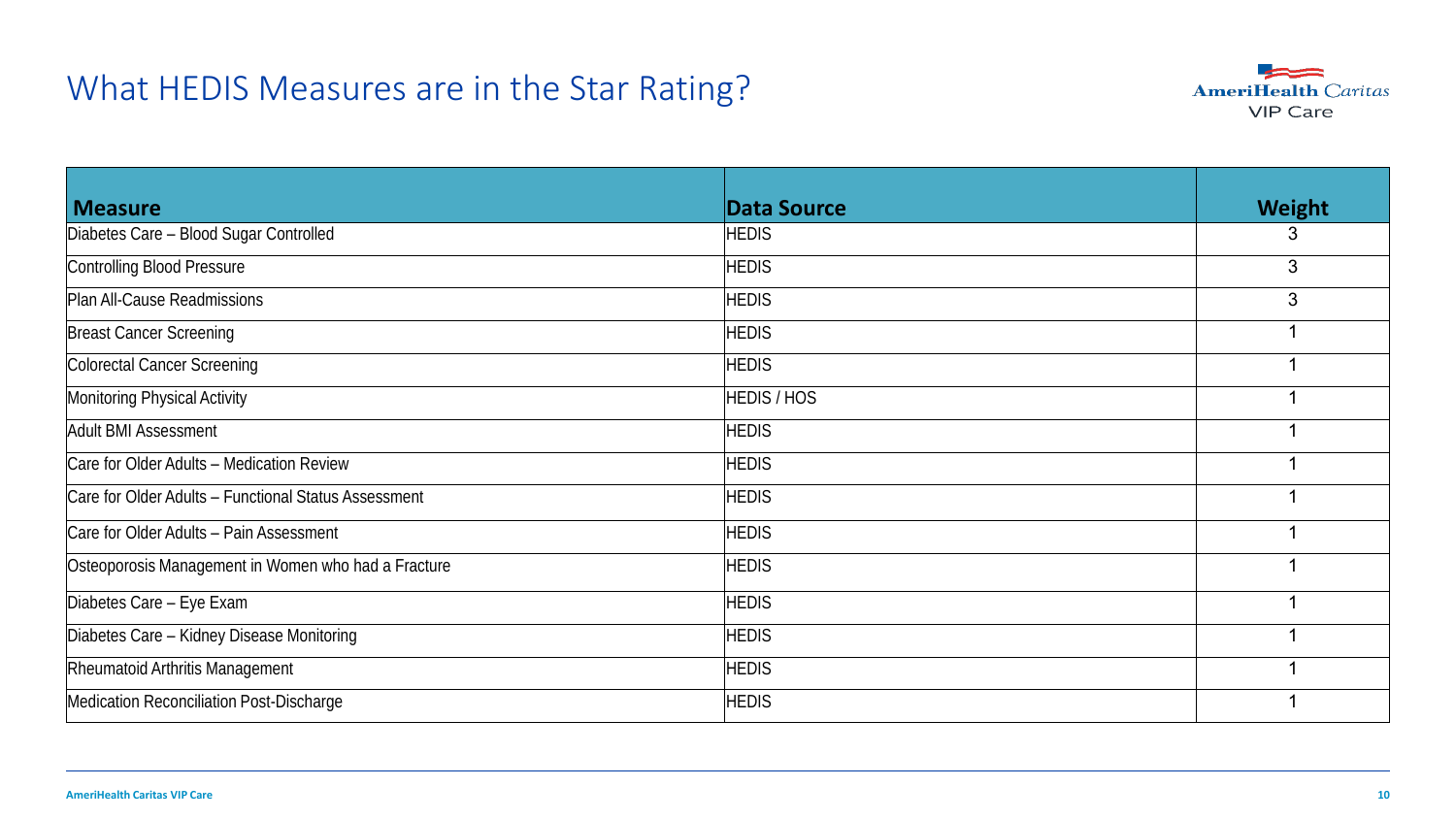# What HOS/CAHPS Measures are in the Star Rating?



| <b>Measure</b>                           | <b>Data Source</b> | Weight |
|------------------------------------------|--------------------|--------|
| Improving or Maintaining Physical Health | <b>HOS</b>         | 3      |
| Improving or Maintaining Mental Health   | HOS                | 3      |
| Reducing the Risk of Falling             | HOS                |        |
| Improving Bladder Control                | HOS                |        |

| <b>Measure</b>                        | Data Source  | Weight |
|---------------------------------------|--------------|--------|
| Getting Needed Care                   | <b>CAHPS</b> | 1.5    |
| Getting Appointments and Care Quickly | <b>CAHPS</b> | 1.5    |
| Customer Service                      | <b>CAHPS</b> | 1.5    |
| Rating of Health Care Quality         | <b>CAHPS</b> | 1.5    |
| Rating of Health Plan                 | <b>CAHPS</b> | 1.5    |
| Care Coordination                     | <b>CAHPS</b> | 1.5    |
| Rating of Drug Plan                   | <b>CAHPS</b> | 1.5    |
| Getting Needed Prescription Drugs     | <b>CAHPS</b> | 1.5    |
| Annual Flu Vaccine                    | <b>CAHPS</b> |        |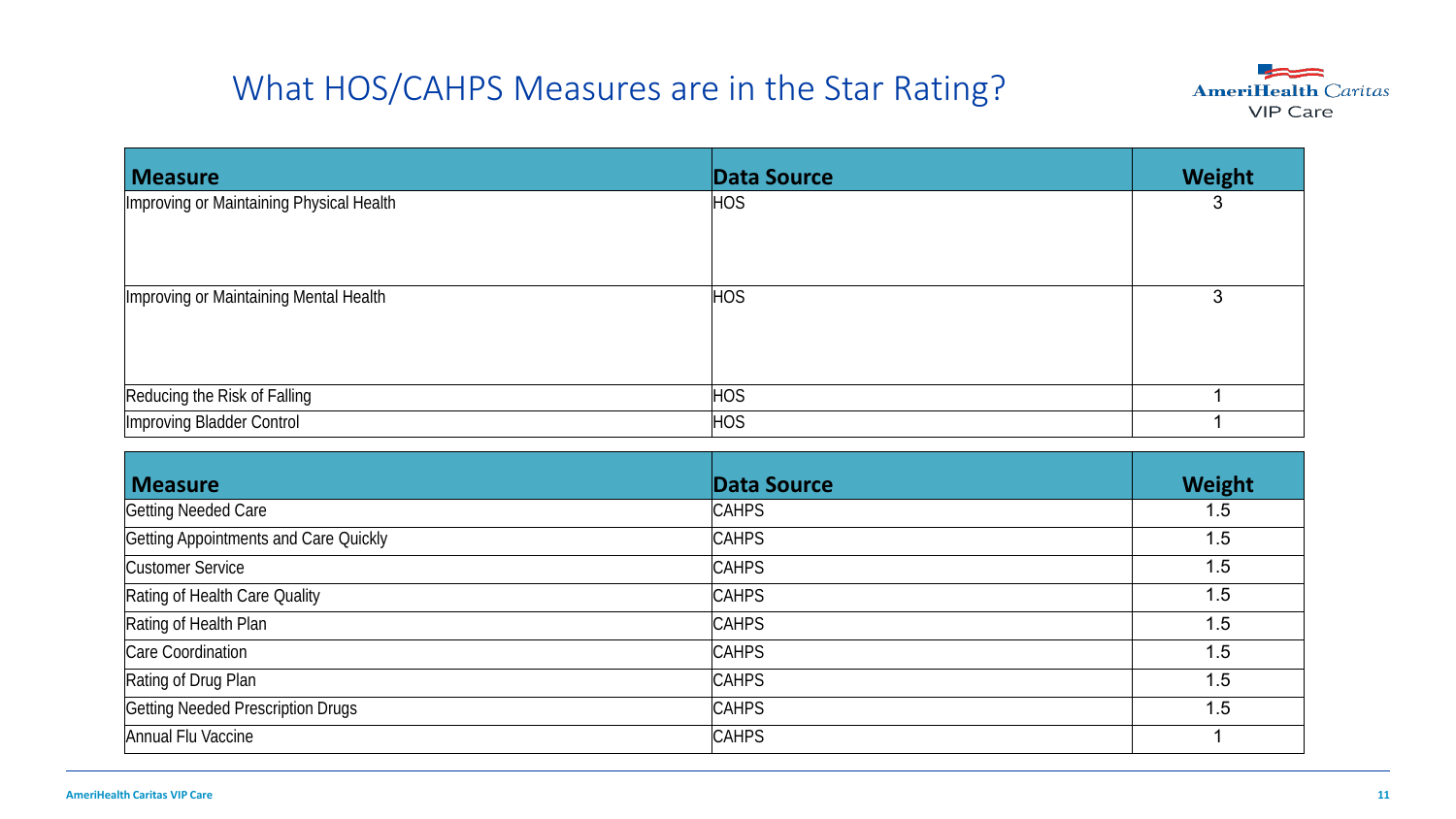#### What Other Measures are in the Star Rating?



| <b>Measure</b>                                                  | Data Source                        | <b>Weight</b> |
|-----------------------------------------------------------------|------------------------------------|---------------|
| Health Plan Quality Improvement                                 | <b>Star Ratings</b>                | 5             |
| Drug Plan Quality Improvement                                   | Star Ratings                       | 5             |
| Medication Adherence for Diabetes Medications                   | Prescription Drug Event (PDE) data | 3             |
| Medication Adherence for Hypertension (RAS antagonists)         | Prescription Drug Event (PDE) data | 3             |
| Medication Adherence for Cholesterol (Statins)                  | Prescription Drug Event (PDE) data | 3             |
| Complaints about the Health Plan                                | Complaints Tracking Module (CTM)   | 1.5           |
| Members Choosing to Leave the Plan                              | <b>MBDSS</b>                       | 1.5           |
| Beneficiary Access and Performance Problems                     | Compliance Activity Module (CAM)   | 1.5           |
| Plan Makes Timely Decisions about Appeals                       | Independent Review Entity (IRE)    | 1.5           |
| Reviewing Appeals Decisions                                     | Independent Review Entity (IRE)    | 1.5           |
| Call Center - Foreign Language Interpreter and TTY Availability | Call Center                        | 1.5           |
| Call Center - Foreign Language Interpreter and TTY Availability | Call Center                        | 1.5           |
| Appeals Auto-Forward                                            | Independent Review Entity (IRE)    | 1.5           |
| Appeals Upheld                                                  | Independent Review Entity (IRE)    | 1.5           |
| Complaints about the Drug Plan                                  | Complaints Tracking Module (CTM)   | 1.5           |
| Members Choosing to Leave the Plan                              | <b>MBDSS</b>                       | 1.5           |
| Beneficiary Access and Performance Problems                     | Compliance Activity Module (CAM)   | 1.5           |
| Special Needs Plan (SNP) Care Management                        | Part C Plan Reporting              | 1             |
| <b>MPF Price Accuracy</b>                                       | PDE data, MPF Pricing Files        |               |
| MTM Program Completion Rate for CMR                             | Part D Plan Reporting              |               |